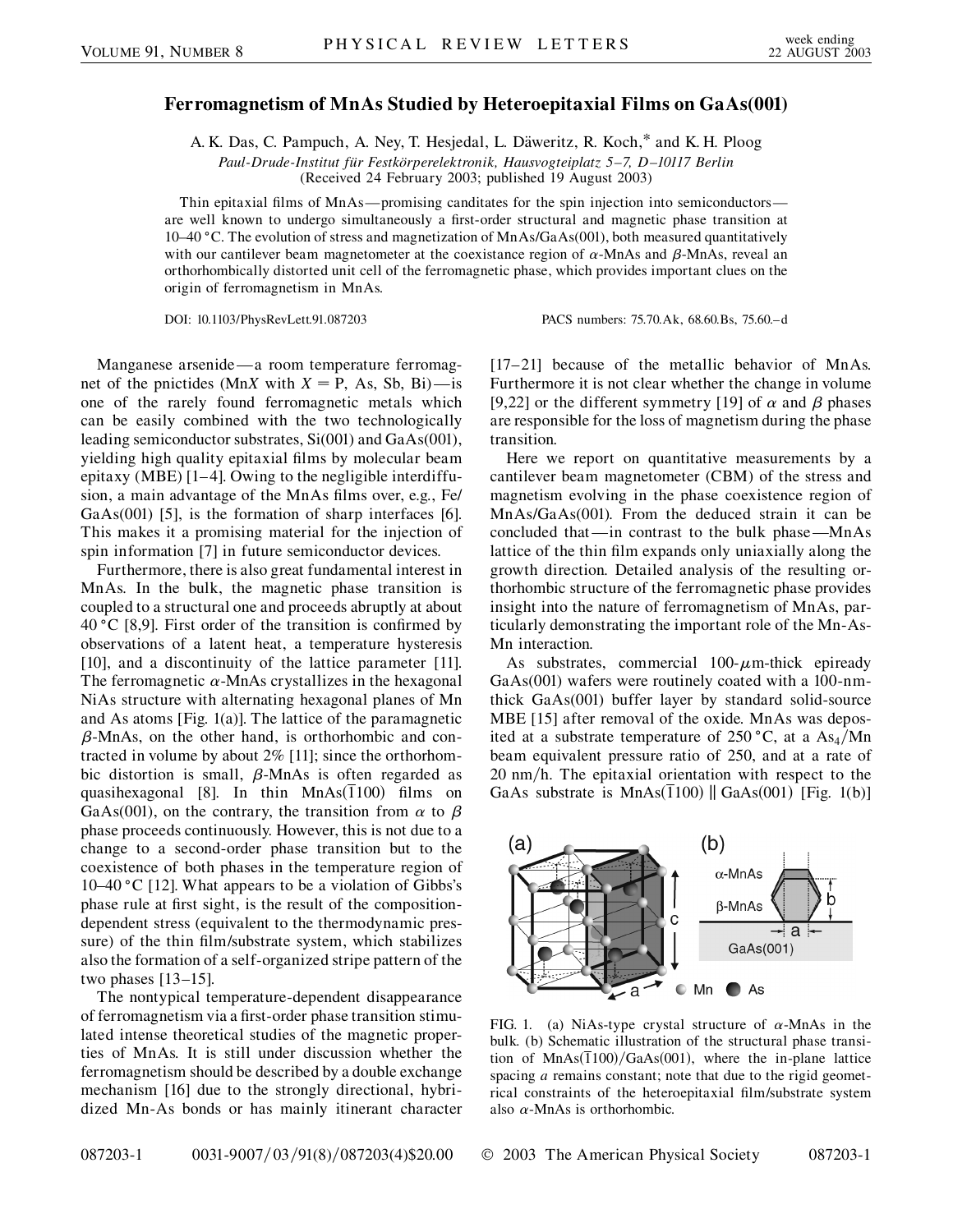and MnAs $[0001]$  | GaAs $[1\overline{1}0]$ . The key instrument for this study is our sensitive CBM [23], which enables quantitative measurements of both the stress and magnetic properties of thin films. As cantilever beam substrates we cut  $25 \times 5$  mm<sup>2</sup> sized samples with either the MnAs[ $11\overline{2}0$ ] or the MnAs[ $0001$ ] direction along the length, and the film covering an area of  $11 \times 5$  mm<sup>2</sup>. The stress was evaluated by Stoney's formula [24] adapted to the geometry of the experimental setup. For the magnetic hysteresis measurements we ramped the magnetizing in-plane field [*H* in Fig. 3(a)]. Each value was calculated from the torque generated by shortly applying a small probing field perpendicular to the film plane (for details, see Ref. [23]). For calibration of the CBM the substrate deflection due to its weight after rotation by 180° was measured.

In Fig.  $2(a)$  the magnetization of a 60-nm-thick film of  $MnAs(\overline{1}100)$  on GaAs(001) is plotted in the temperature range of  $0-50$  °C, thus including the phase coexistence region. Each experimental data point corresponds to the remanent magnetization of complete hysteresis loops measured by CBM at the given temperature [Fig. 3(a)]. Above  $40^{\circ}$ C no magnetization is detectable. Lowering



FIG. 2. Temperature dependence of magnetization *M* and stress  $\sigma$  of 60-nm-MnAs/GaAs(001) measured by CBM: (a) remanent ( $\simeq$  saturation) *M* along the easy MnAs[1120] axis; (b)  $\sigma$  along MnAs[1120]; (c)  $\sigma$  along MnAs[0001]; temperature regions I, II, and III indicate pure  $\alpha$ -MnAs, the coexistence region and pure  $\beta$ -MnAs, respectively.

the temperature, the magnetization increases gradually and saturates at about  $10^{\circ}$ C, when the film is completely transformed to  $\alpha$ -MnAs. This is confirmed by the experimental saturation value of  $0.65 \pm 0.05$  MA/m, which is in good agreement with the magnetization of 0.67 MA/m reported for bulk  $\alpha$ -MnAs at 10 °C [25]. Between cooling and heating a small hysteresis of 2.5 °C is observed. Figure 3(a) displays exemplarily two hysteresis loops measured in the temperature range of  $0-50$  °C by applying the magnetizing field along the  $MnAs[1120]$  direction. All hysteresis loops, except the ones close to 40 °C, are almost perfectly squarelike, indicating (i) that the easy axis of MnAs/GaAs(001) indeed lies along MnAs[1120] as found previously  $[2,4]$  and in agreement with bulk [10], and (ii) that also in the coexistence region the  $\alpha$  phase is magnetically saturated, i.e., the stripes consist of single domains [see also magnetic force microscopy (MFM) image of Fig. 3(b)]. Particularly the latter point is an important finding. As predicted theoretically [13] and confirmed by atomic force microscopy (AFM) investigations [14,15], MnAs films form a periodic pattern of alternating  $\alpha$ - and  $\beta$ -MnAs stripes at  $10-40$  °C in order to reduce elastic energy [see Fig. 3(b)]. Since the shape of the magnetization curve of Fig.  $2(a)$ follows the temperature-dependent change in composition determined by x-ray diffraction [13] or scanning near-field optical microscopy (SNOM) [14], it can be concluded that the reduced magnetization in the phase coexistence region is the result of the changing composition and not due to thermal disorder as in common second-order phase transitions of ferromagnetic materials.

Figure 2(b) displays the corresponding evolution of stress due to strain in the MnAs $[11\overline{2}0]$  direction. Between 60 and  $-10$  °C three different regions can clearly be identified: Upon cooling of the MnAs film small



FIG. 3. Magnetic properties of 60-nm-MnAs/GaAs(001): (a) Hysteresis loops along the easy MnAs $[11\overline{2}0]$  axis (not corrected for the diamagnetism of the substrate); (b)  $2 \times$ 2  $\mu$ m<sup>2</sup> MFM image taken at 27 °C in zero magnetic field after magnetizing the film, which confirms the single domain configuration of individual  $\alpha$ -MnAs stripes (bright) as well as a line scan measured by AFM in the contact mode.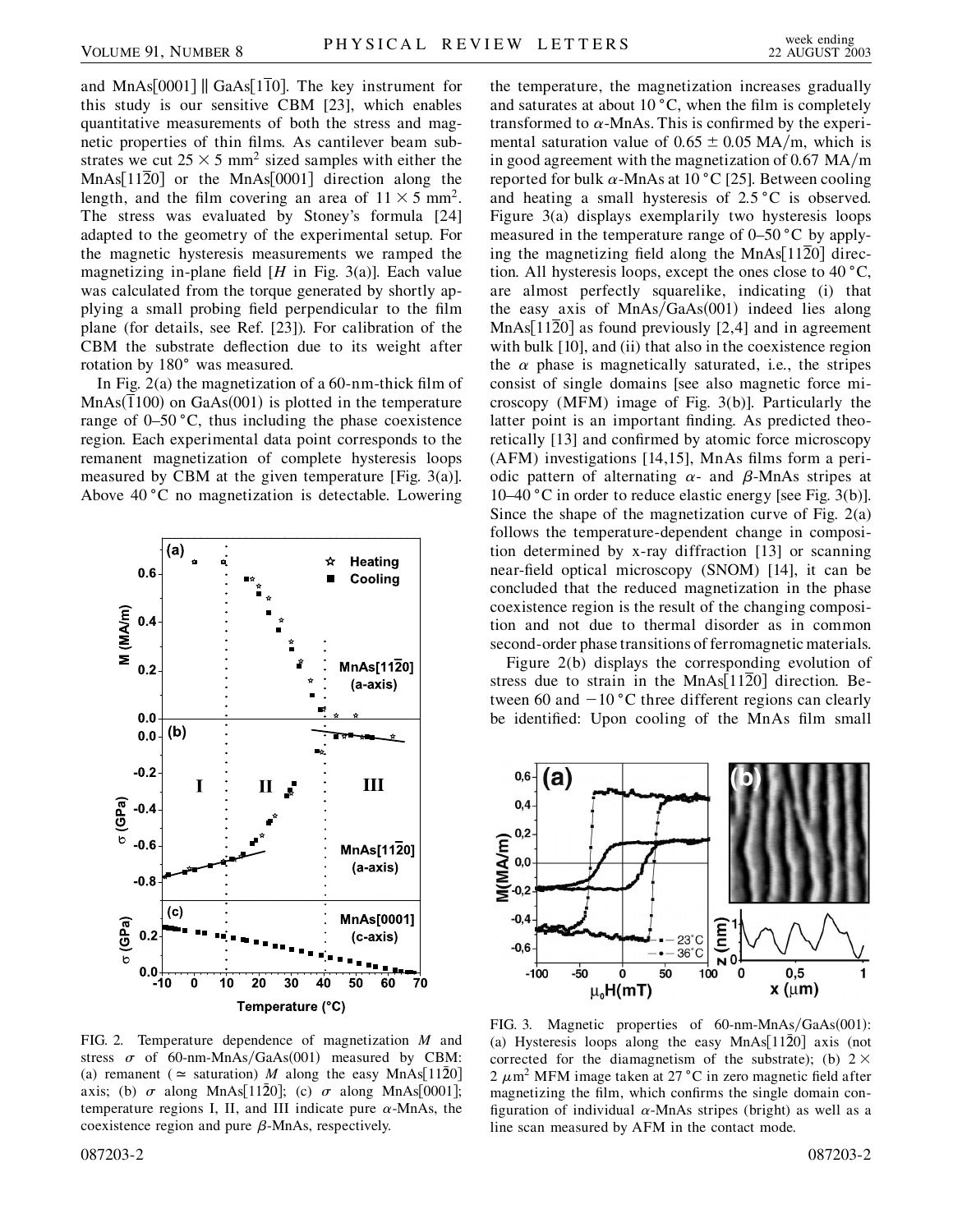tensile and compressive stress contributions develop in the pure phases of  $\beta$  and  $\alpha$  MnAs, i.e., above 40 and below 10  $^{\circ}$ C, respectively (regions III and I). In the phase coexistence region II, on the other hand, a large compressive stress contribution dominates. We remark that the same temperature dependence of the stress is repeatedly obtained and reproduced even after more than 100 cooling/heating cycles, thus excluding plastic deformation. Therefore the stress is solely the result of a straining and destraining due to thermal expansion and/or the phase transition. Note that stress develops only when the film is prevented from assuming its equilibrium lattice dimensions. For instance, in region III the equilibrium lattice spacing of the  $\beta$ -MnAs film shrinks upon cooling. In the actual experiment, however, the in-plane lattice spacings are kept nearly constant by the substrate [26]. Therefore the  $\beta$ -MnAs film experiences an increasing tensile strain with decreasing temperature which is responsible for the tensile stress contribution in region III. An analogous argument, but with opposite sign, holds for  $\alpha$  MnAs in region I, where the lattice spacing  $\alpha$  is reported to increase upon cooling [11]. Consequently, a compressive stress contribution is observed in region I. To put the discussion on a quantitative base we calculated the thermal expansion of *a* from the temperature gradient of the stress along MnAs[ $11\overline{2}0$ ], marked by straight lines in regions I and III of Fig. 2(b) [27]. We obtain values of  $-1.1 \times 10^{-4}$  / $\degree$ C and  $+6.3 \times 10^{-5}$  / $\degree$ C for the  $\alpha$  and  $\beta$ phase, respectively, which are in good agreement with the thermal expansion of *a* determined by x-ray diffraction  $(1 - 1.0 \times 10^{-4} / \degree \text{C} [11]$  and  $-0.84 \times 10^{-4} / \degree \text{C} [28]$  for  $\alpha$ MnAs as well as  $+5.8 \times 10^{-5} / \degree$ C for  $\beta$  MnAs [11]). The stress evolution in regions I and III therefore can be fully ascribed to thermal expansion.

When passing from region III to the phase coexistence region II a large compressive stress contribution is observed, indicating an increase of the equilibrium lattice spacing *a*, see discussion above. As known from bulk studies *a* indeed increases during the transformation from  $\beta$ -MnAs to  $\alpha$ -MnAs. Quantitatively, we obtain a value of  $0.59 \pm 0.05$  GPa for the change of stress accompanied with the complete transformation of  $\beta$  MnAs into  $\alpha$  MnAs or vice versa, which compares well with the stress of 0.61 GPa calculated from the respective change of *a* in the bulk [28]. Furthermore, from bulk studies it is known that the lattice spacing along the *c* axis is not affected by the phase transition [11,28]. As confirmed by Fig. 2(c), the same is true for the MnAs film. The stress evolution along the *c* axis, measured by a substrate with its length parallel to  $MnAs[0001]$ , reflects solely the thermal expansion of *c* [29]. Obviously the MnAs film can change its volume only by uniaxial expansion in the growth direction [*b* in Fig. 1(b)]. AFM investigation of the MnAs film reveals an average height difference of 1 nm between the stripes of  $\alpha$  and  $\beta$  MnAs [Fig. 3(b)]. The corresponding height change of about 1.7% compares well with the 1.9% calculated for a clamped bulk [28].

All in all, our experiments of MnAs/GaAs(001) reveal that —contrary to bulk samples—the two in-plane lattice spacings *a* and *c* of the MnAs film do not change in the course of the first-order phase transition [30]. Because of adhesion to the substrate the film can only expand vertically and therefore both phases,  $\alpha$  and  $\beta$  MnAs, are orthorhombic [Fig. 1(b)] supported by transmission electron diffraction [31]. Surprisingly, despite the significant differences in the lattice dimensions and geometry compared to bulk, the MnAs film turns ferromagnetic at the structural phase transition with both the saturation magnetization and the transition temperature comparing well with the respective bulk values.

The appearance of ferromagnetic order under the rigid geometrical constraints of the heteroepitaxial film/ substrate system provides new insight into the origin of ferromagnetism in pnictides. In older studies [9,22], ferromagnetism in MnAs was explained via a localized Heisenberg model in terms of magnetostrictive effects, because of the large volume change during the parallel structural phase transition. Modern first principle calculations based on density functional theory (DFT) [17–21], which treat the magnetism of (metallic) pnictides from the viewpoint of itinerant electrons, indeed reveal a narrow range for the Mn-Mn distance  $d_{\text{Mn-Mn}}$ , where a ferromagnetic alignment of the magnetic moments is energetically favorable. In fact,  $\alpha$ -MnAs at 39 °C with  $d_{\text{Mn-Mn}} = 0.286$  nm is ferromagnetic, whereas in bulk Mn  $d_{\text{Mn-Mn}}$  for antiferromagnetic coupling is  $\sim$ 0.275 nm (see Ref. [32]). At smaller Mn-Mn distances, however (e.g., in room temperature MnP with  $d_{Mn-Mn}$  = 0*:*269 nm) a ferromagnetic phase is no longer stable, because the exchange interaction is too weak due to strong overlap of the *d* bands of Mn [20]. Notice that in pnictides the Mn atoms along the *c* axis are nearest neighbors with  $d_{\text{Mn-Mn}} = c/2 = 0.286$  nm. Since *c* remains nearly constant during the phase transition—a fact well established in the bulk and shown here for a MnAs film—''exchange magnetostriction'' in the sense of a varying  $d_{\text{Mn-Mn}}$  can therefore be excluded as an explanation.

In the hexagonal MnAs(0001) plane direct exchange coupling of the Mn atoms is not possible, because  $d_{Mn-Mn}$ is too large ( $d_{\text{Mn-Mn}} = a \approx 0.37 \text{ nm}$ ). Therefore coupling via different double exchange mechanisms [33,34] was considered in older work, where the parallel spin alignment is promoted by an electron transfer between the localized *d* states of the Mn cations through extended *d* or *p* type states of the anionic As [16]. The important role of the anion is also reflected in recent DFT calculations, where the *p* states of As are found to interact strongly with the *d* bands of Mn: the stronger the *p*-*d* hybridization, the lower the *d*-*d* exchange interaction and, consequently, the resulting magnetic moment [19,20]. The *p*-*d* hybridization is supported by the considerable negative polarization of the anion (e.g.,  $-0.23\mu_B$  for As) found by neutron scattering [35] and in accordance with theory